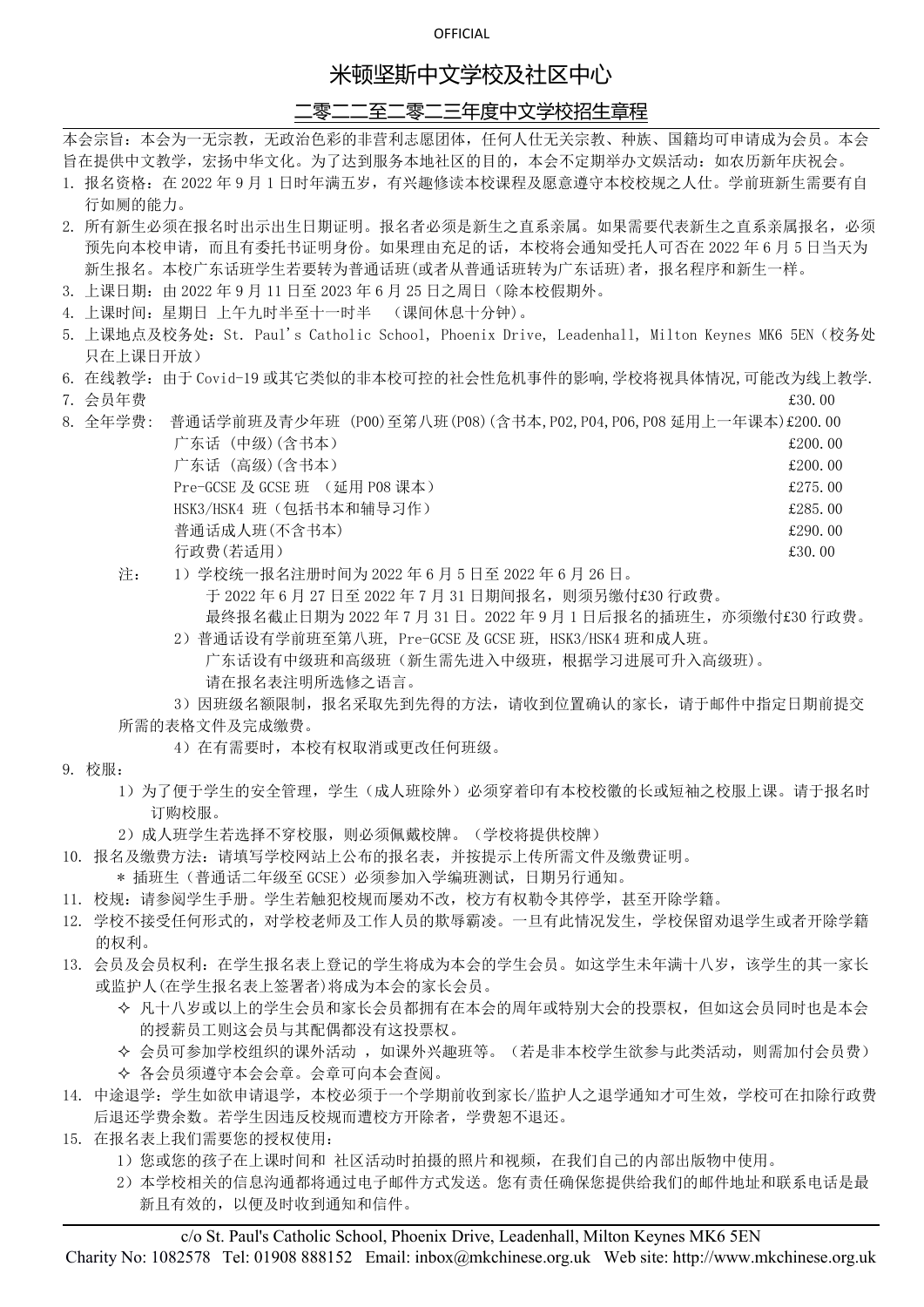## Milton Keynes Chinese School & Community Centre School Enrolment Information for Sept 2022/2023

We are a non-religious, non-political voluntary organization running on a "not for profit" basis for the benefit of the local community. Membership is open to all persons regardless of race, religion or nationality. Our main objectives are: to advance education especially in the Chinese language, culture, heritage and arts and to provide facilities for recreation and other leisure activities.

- 1. Age Requirement: On 1st September 2022 new students must be at least 5 years old. Beginner's class students must have been toilet trained.
- 2. All new students must produce a proof of "Date Of Birth" at the point of enrolment. Applicants must be the direct relatives of the new students. If a representative is deemed to be necessary, this must be applied to the schoolin advance together with a letter of authorisation to prove the identity. If the reasons are acceptable, the school will inform the representative to enrol on the 5th June 2022. Any existing students wish to switch from Cantonese to Mandarin classes, and vice versa, will be considered as new students for enrolment.
- 3. School Dates: 11th September 2022 to 25th June 2023 inclusive (Except during our school holidays)
- 4. School Hours: Sunday 09.30 to 11:30 am
- 5. School Location: St. Paul's Catholic School, Phoenix Drive, Leadenhall, Milton Keynes MK6 5EN (School office Only opens on the days have lessons)
- 6. Online Teaching: Due to the Covid-19 pandemic or any other similar crisis, lessons may be hosted online with prior notices.

| 7. Student Annual Membership Fees:                                                         | £30.00  |
|--------------------------------------------------------------------------------------------|---------|
| 8. Annual Tuition Fees:                                                                    |         |
| Class 0 to Class 8 (including books; P2,4,6,8 continue to use the book from previous year) | £200.00 |
| Cantonese Class (Medium, including books)                                                  | £200.00 |
| Cantonese Class (Advance, including books)                                                 | £200.00 |
| Pre-GCSE and GCSE (continue to use the P08 books)                                          | £275.00 |
| HSK3/HSK4 (including textbooks and exercise books)                                         | £285.00 |
| Adult Mandarin Class (excluding textbook)                                                  | £290.0  |
| Admin fee (if applicable)                                                                  | £30.00  |
|                                                                                            |         |

Note: 1) The standard enrolment window is 5th June 2022 - 26th June 2022.

Enrolment during 27th June 2022 - 31st July 2022, will incur £30 admin fee.

The enrolment will be closed on 31st July 2022. Half way join-in student after 1<sup>st</sup> Sep 2022, £30 admin fee will be applied.

2) Classes are available in either Cantonese or Mandarin, please specify your option on the enrolment form. Mandarin classes - P00-P08, Pre-GCSE, GCSE, HSK3/HSK4, and adult class. Cantonese classes -Medium and Advance. (All new students will be joining in medium class, and can be

promoted to Advance class depending on the students' learning progress.)

- 3) Due to the limit of class space, the enrolment is running on a first come first serve basis. The parents who received the confirmation of school space, please follow the instructions in the communication email to provide the related forms and documents if applicable, as well as pay full fees before the given date.
- 4) The school reserves the right to cancel classes at any time or make alternative arrangements.
- 9. School Uniform: For security reasons, the wearing of a school uniform (sweatshirt or polo shirt with the school logo) is compulsory. Adult students can opt to wear a school badge instead of a uniform. Please place the uniform order when enrolment.
- 10. Enrolment: Please follow the enrolment instructions that published on school website, and provide the required documents and payment proof.
	- \* Please refer to the enrolment form, new students to some classes (not beginner class) may have entry test requirement. The test date will be informed.
- 11. School Rules & Regulation and Terms & Conditions: Please refer to the Students' Handbook for guidance. Students who persistently violate the School Rules & Regulation may be suspended or expelled.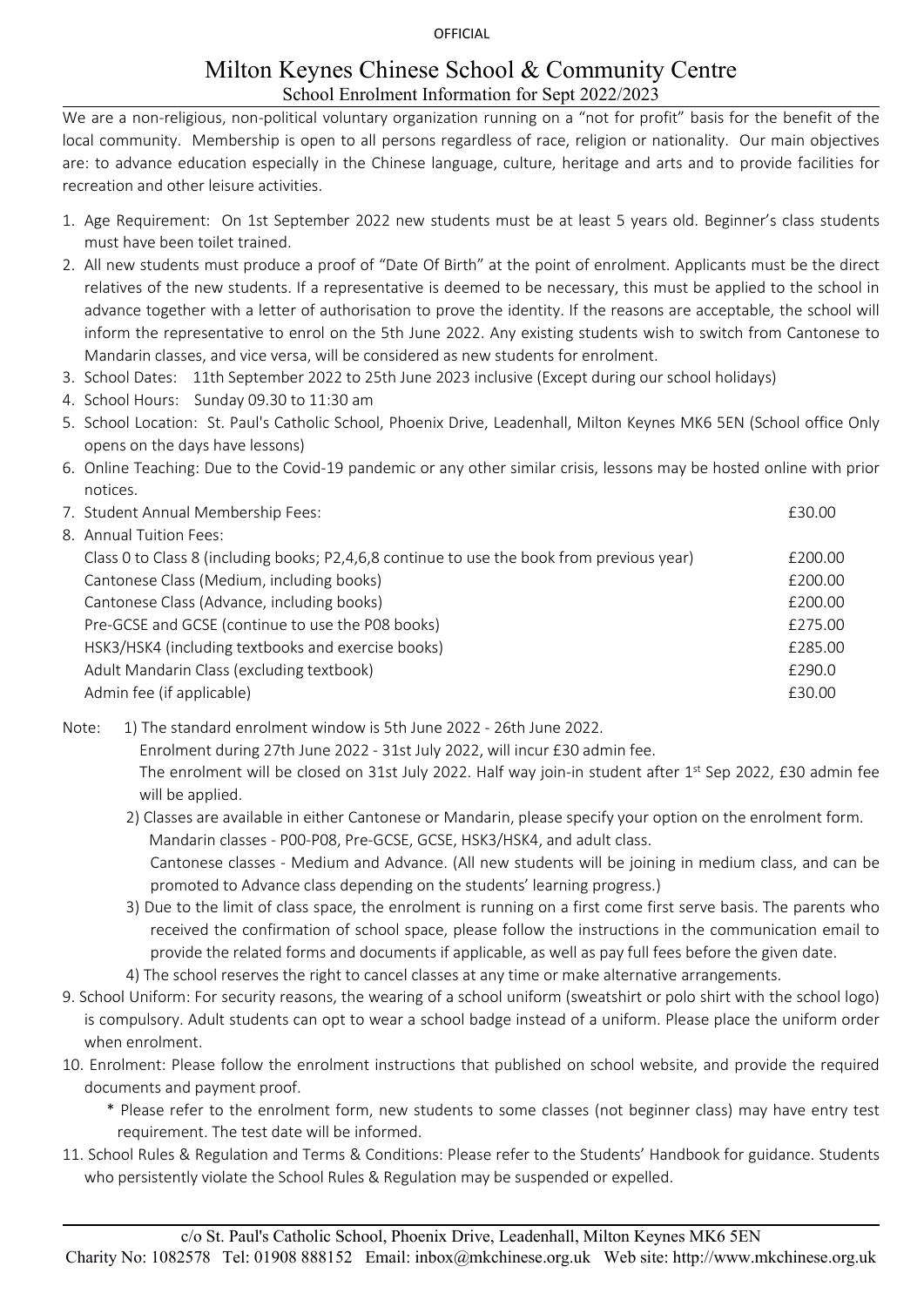- 12. The school is not tolerated with any form of insulting or bullying behaviour towards the teachers and school stuff. If such things happened, the school reserves the right to expel the student.
- 13. Membership and the rights: The student will become a student member of the organisation. If the student is under 18 years the named parent/guardian who signs the declaration on the enrolment form will become a parent member.
	- Any parent member or student member who is 18 or over shall have a single vote at annual/extraordinary general meetings, except those who are also paid staff of the organisation or their spouses.
	- The membership will allow the student to join other events/activities the school organised outside of school hours. (If non school members wish to join these activities, they would need to pay the membership fee in addition).
	- All members are governed by the Organization's Constitution which is available from the school office on request.
- 14. Withdrawal: If you wish to leave the school, please give one clear full term's written notice to school. You will then be entitled to a refund of the unused portion of the fees you have paid less an administration charge.
- 15. On the enrolment form, the school would need you to provide the consent to:
	- a. Photographs and video of you or your child taken during school hours, community events or outings, can be used in our internal publications.
	- b. All correspondences from MKCSCC will be sent via email. It is your responsibility to ensure that the email address you provided to us is current and valid such that notifications and correspondences are received.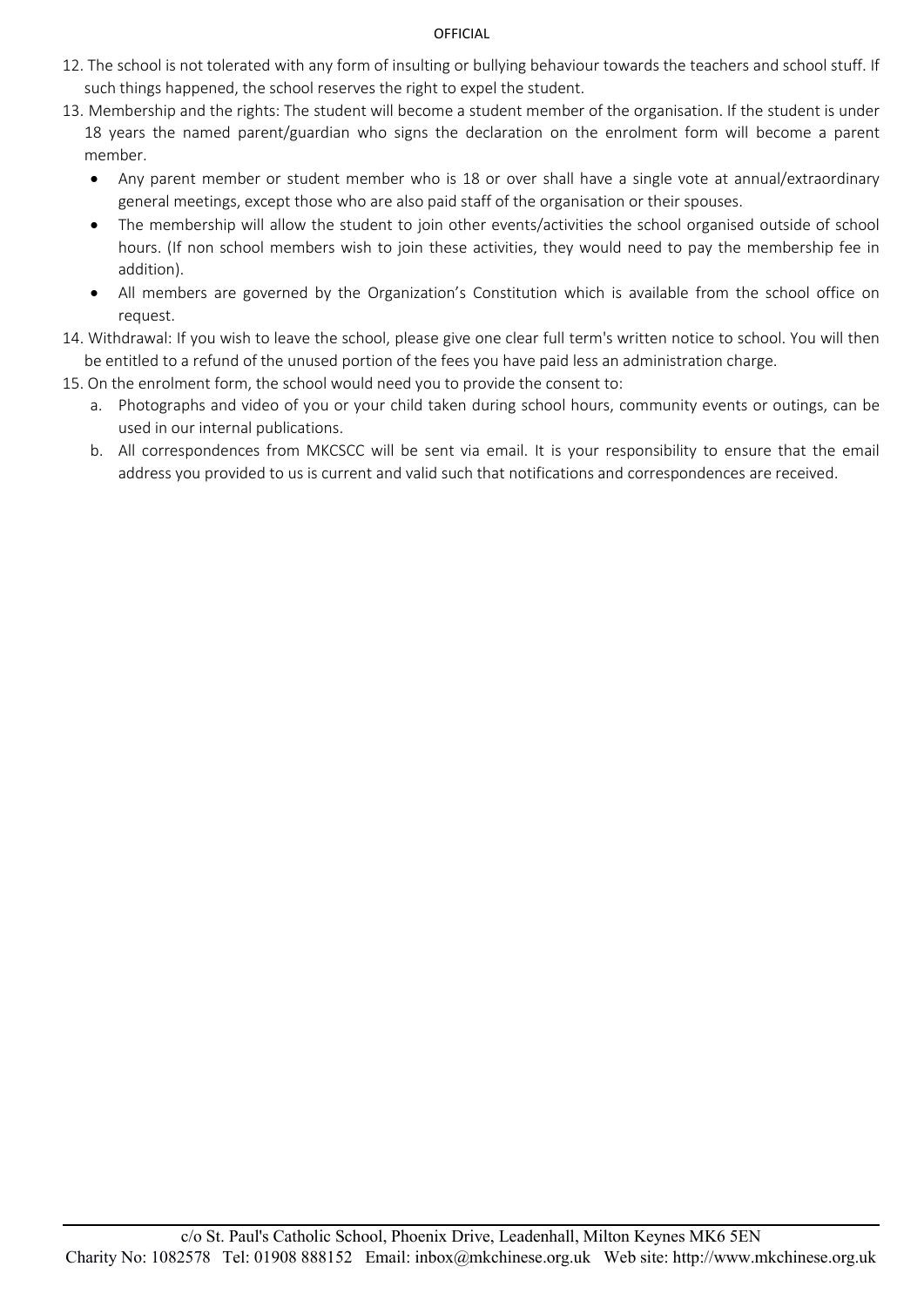### 米顿坚斯中文学校及社区中心

#### 隐私声明

我们通过此注册表格收集您的个人信息,仅用于学校使用。根据"通用数据保护条例"(GDPR) [https://assets.publishing.service.gov.uk/government/uploads/system/uploads/attachment\\_data/file](https://assets.publishing.service.gov.uk/government/uploads/system/uploads/attachment_data/file/706989/Privacy_Notice_guide_v1.0.pdf) /706989/Privacy\_Notice\_guide\_v1.0.pdf,

我们处理学生信息的合法理由是:

- a. 支持学生学习
- b. 监督和报告学生成绩的进展情况
- c. 提供适当的教务护理
- d. 评估我们服务的质量
- e. 保持儿童安全(食物过敏,或紧急联系细节)
- > 为了(a), (b), (c)和(d)的目的,根据公共任务的法律依据:收集数据对于完成学校作为其 法定职能的一部分
- 为了(e)依照重要利益的法律基础:保持儿童安全(食物过敏或医疗条件)

我们不会将您的个人信息传递给米尔顿凯恩斯中文学校和社区中心以外的任何人,除非应法律要求将您的个 人信息发布给执法机构。

我们将始终安全地保存您的个人信息。我们将在您离开学校后保留您的个人信息长达 3 年。然后您的个人信 息将被安全销毁。

您有权要求获取我们持有的相关信息。如果您想提出这样的要求,请通过 inbox@mkchinese.org.uk 或在学校 办公室联系我们。

我们与您的通讯,包括学校通告和信件,通常是通过电子邮件。

备注:我们需要您的授权使用:

- 1) 您或您的孩子在上课时间和 社区活动时拍摄的照片和视频,在我们自己的内部出版物中使用。
- 2) 本学校相关的信息沟通都将通过电子邮件方式发送。您有责任确保您提供给我们的邮件地址和联系 电话是最新且有效的,以便及时收到通知和信件。